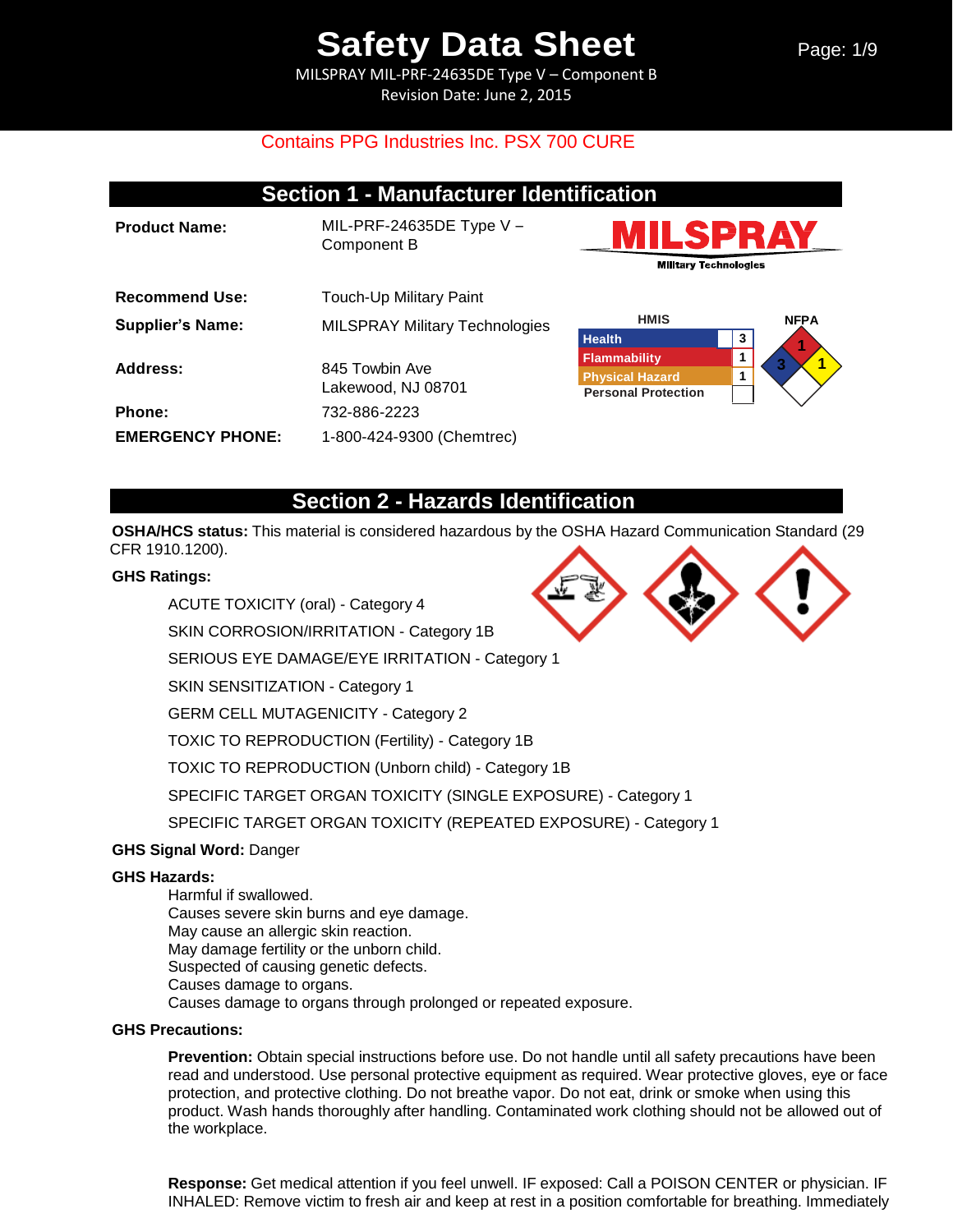MILSPRAY MIL-PRF-24635DE Type V – Component B Revision Date: June 2, 2015

call a POISON CENTER or physician. IF SWALLOWED: Immediately call a POISON CENTER or physician. Rinse mouth. Do NOT induce vomiting. IF ON SKIN (or hair): Take off immediately all contaminated clothing. Rinse skin with water or shower. Wash contaminated clothing before reuse. Immediately call a POISON CENTER or physician. IF ON SKIN: Wash with plenty of soap and water. If skin irritation or rash occurs: Get medical attention. IF IN EYES: Rinse cautiously with water for several minutes. Remove contact lenses, if present and easy to do. Continue rinsing. Immediately call a POISON CENTER or physician.

**Storage:** Store locked up.

**Disposal:** Dispose of contents and container in accordance with all local, regional, national and international regulations.

**Supplemental label elements:** Do not taste or swallow. 1-component mixtures: formaldehyde is released during curing. Formaldehyde may cause irreversible effects, is irritating to the mucous membranes and may cause skin sensitization. Wash thoroughly after handling. Emits toxic fumes when heated.

**Hazards not otherwise classified:** Causes digestive tract burns.

## **Section 3 - Composition/Information on Ingredients**

| Chemical                                       | CAS No.     | <b>Weight Percent</b> |
|------------------------------------------------|-------------|-----------------------|
| Proprietary silane                             | Proprietary | 60-100%               |
| dibutylbis(pentane-2,4-dionato-<br>$O,O'$ )tin | 22673-19-4  | $3 - 7%$              |

## **Section 4 - First Aid Measures**

If ingestion, irritation, any type of overexposure or symptoms of overexposure occur during or persists after use of this product, contact a POISON CONTROL CENTER, EMERGENCY ROOM OR PHYSICIAN immediately; have Safety Data Sheet information available. Never give anything by mouth to an unconscious or convulsing person.

**EYE CONTACT:** Check for and remove any contact lenses. Immediately flush eyes with running water for at least 15 minutes, keeping eyelids open. Seek immediate medical attention.

**SKIN CONTACT:** Remove contaminated clothing and shoes. Wash skin thoroughly with soap and water or use recognized skin cleanser. Do NOT use solvents or thinners.

**INHALATION:** Remove to fresh air. Keep person warm and at rest. If not breathing, if breathing is irregular or if respiratory arrest occurs, provide artificial respiration or oxygen by trained personnel.

**INGESTION:** If swallowed, seek medical advice immediately and show this container or label. Keep person warm and at rest. Do NOT induce vomiting.

**NOTE TO PHYSICIAN:** In case of inhalation of decomposition products in a fire, symptoms may be delayed. The exposed person may need to be kept under medical surveillance for 48 hours.

## **ACUTE HEALTH EFFECTS:**

**EYE CONTACT:** Causes serious eye damage.

**INHALATION**: No known significant effects or critical hazards.

**SKIN CONTACT:** Causes severe burns. May cause an allergic skin reaction.

**INGESTION**: Harmful if swallowed. Corrosive to the digestive tract. Causes burns.

## **OVER-EXPOSURE SIGNS/SYMPTOMS**:

**EYE CONTACT**: Adverse symptoms may include the following:

Pain, watering, redness

**INHALATION**: Adverse symptoms may include the following:

reduced fetal weight, increase in fetal deaths, skeletal malformations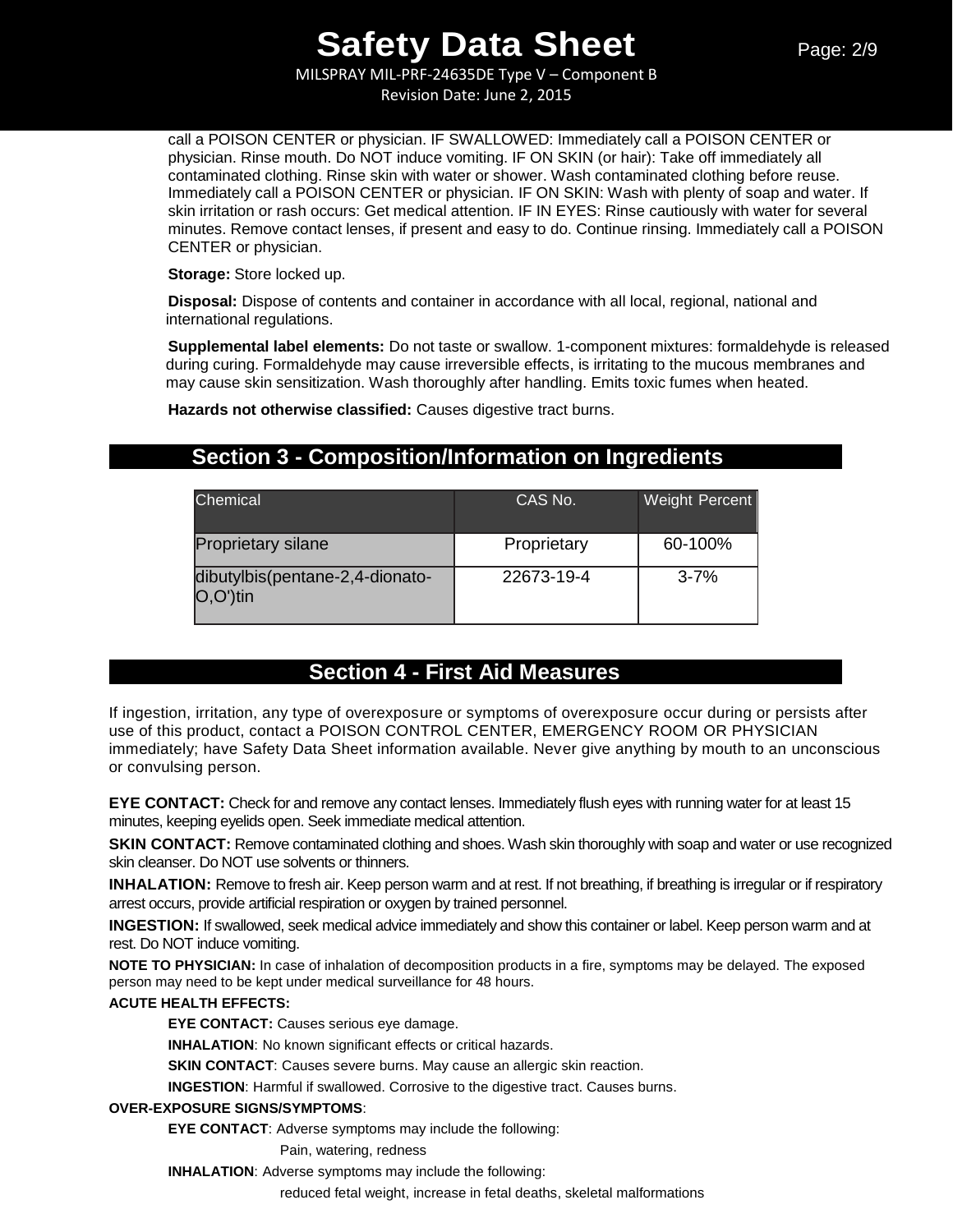MILSPRAY MIL-PRF-24635DE Type V – Component B Revision Date: June 2, 2015

#### **SKIN CONTACT:** Adverse symptoms may include the following:

pain or irritation, redness, blistering may occur, reduced fetal weight, increase in fetal deaths, skeletal malformations

**INGESTION**: Adverse symptoms may include the following:

stomach pains, reduced fetal weight, increase in fetal deaths

skeletal malformations

#### **SPECIFIC TREATMENTS**: No specific treatment.

**PROTECTION OF FIRST-AIDERS**: No action shall be taken involving any personal risk or without suitable training. If it is suspected that fumes are still present, the rescuer should wear an appropriate mask or self-contained breathing apparatus. It may be dangerous to the person providing aid to give mouth-to-mouth resuscitation. Wash contaminated clothing thoroughly with water before removing it, or wear gloves.

## **Section 5 - Fire Fighting Measures**

**FLASH POINT:** Closed cup: 96.11°C (205°F)

**LEL:** - **UEL:**0%

**SUITABLE EXTINGUISHING MEDIA:** Use an extinguishing agent suitable for the surrounding fire.

## **UNSUITABLE EXTINGUISHING MEDIA:** None known.

**SPECIFIC HAZARDS ARISING FROM THE CHEMICAL:** In a fire or if heated, a pressure increase will occur and the container may burst. Vapors may accumulate in low or confined areas or travel a considerable distance to a source of ignition and flash back. This material is toxic to aquatic life with long lasting effects. Fire water contaminated with this material must be contained and prevented from being discharged to any waterway, sewer or drain.

**HAZARDOUS THERMAL DECOMPOSITION PRODUCTS:** Decomposition products may include the following materials: carbon dioxide, carbon monoxide, nitrogen oxides, metal oxide/oxides

## **PRODUCTS OF COMBUSTION:** Not available.

**PROTECTION OF FIREFIGHTERS:** Promptly isolate the scene by removing all persons from the vicinity of the incident if there is a fire. No action shall be taken involving any personal risk or without suitable training. Firefighters should wear appropriate protective equipment and self-contained breathing apparatus (SCBA) with a full face-piece operated in positive pressure mode.

## **Section 6 - Accidental Release Measures**

## **PERSONAL PRECAUTIONS:** Not available.

**ENVIRONMENTAL PRECAUTIONS:** Avoid dispersal of spilled material and runoff and contact with soil, waterways, drains and sewers. Inform the relevant authorities if the product has caused environmental pollution (sewers, waterways, soil or air).

**FOR NON-EMERGENCY PERSONNEL:** No action shall be taken involving any personal risk or without suitable training. Evacuate surrounding areas. Keep unnecessary and unprotected personnel from entering. Do not touch or walk through spilled material. Avoid breathing vapor or mist. Provide adequate ventilation. Wear appropriate respirator when ventilation is inadequate. Put on appropriate personal protective equipment.

**FOR EMERGENCY RESPONDERS:** If specialized clothing is required to deal with the spillage, take note of any information in Section 8 on suitable and unsuitable materials. See also the information in "For nonemergency personnel".

## **METHODS OF CONTAINMENT AND CLEANING UP:**

**Small Spills:** Stop leak if without risk. Move containers from spill area. Dilute with water and mop up if water-soluble. Alternatively, or if water-insoluble, absorb with an inert dry material and place in an appropriate waste disposal container. Dispose of via a licensed waste disposal contractor.

**Large Spills:** Stop leak if without risk. Move containers from spill area. Approach release from upwind. Prevent entry into sewers, water courses, basements or confined areas. Wash spillages into an effluent treatment plant or proceed as follows. Contain and collect spillage with non-combustible, absorbent material e.g. sand, earth, vermiculite or diatomaceous earth and place in container for disposal according to local regulations (see Section 13). Dispose of via a licensed waste disposal contractor. Contaminated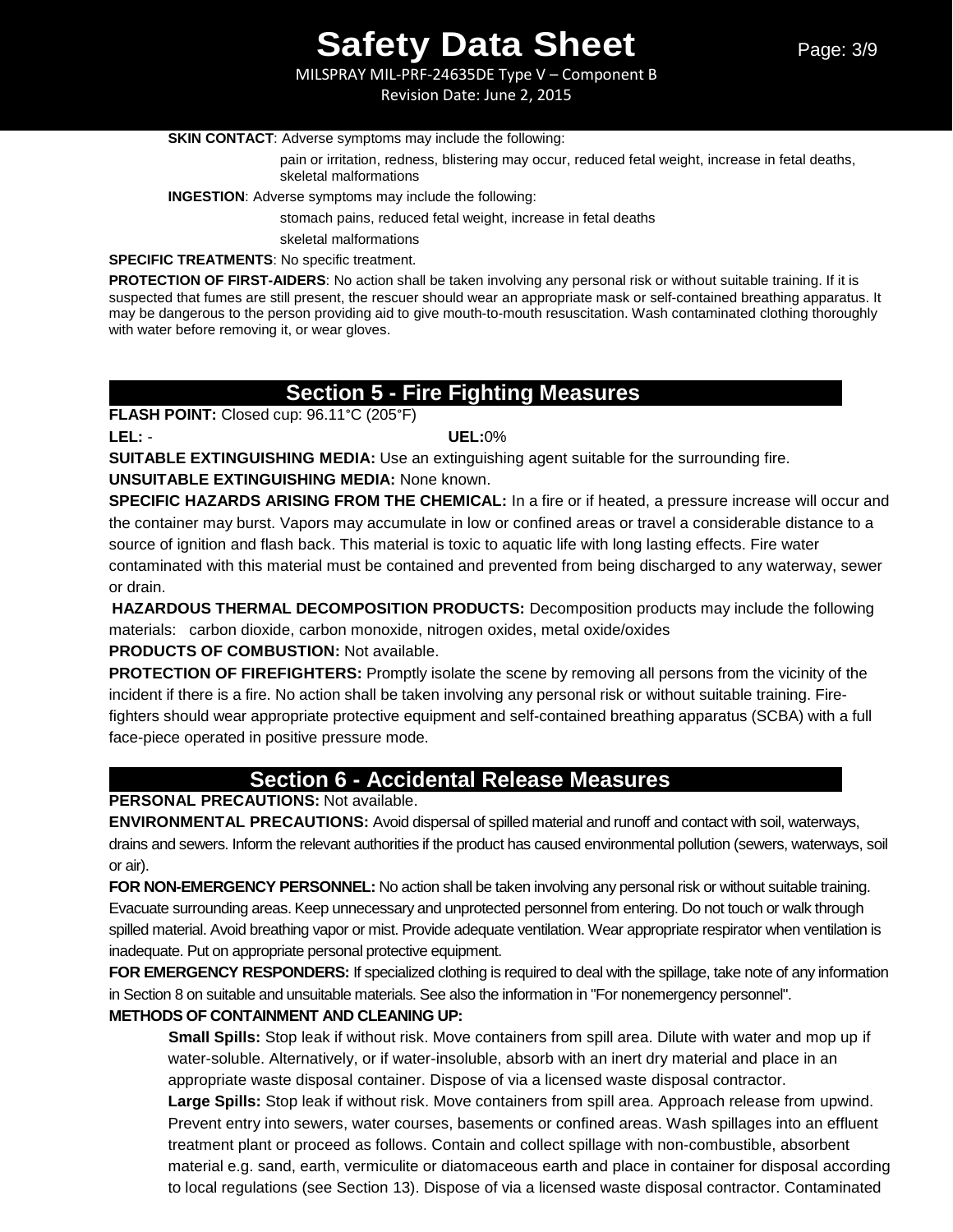MILSPRAY MIL-PRF-24635DE Type V – Component B Revision Date: June 2, 2015

absorbent material may pose the same hazard as the spilled product. Note: see Section 1 for emergency contact information and Section 13 for waste disposal.

#### **HANDLING**:

## **Section 7 - Handling and Storage**

**PROTECTIVE MEASURES**: Put on appropriate personal protective equipment (see Section 8). Persons with a history of skin sensitization problems should not be employed in any process in which this product is used. Avoid exposure - obtain special instructions before use. Do not handle until all safety precautions have been read and understood. Do not get in eyes or on skin or clothing. Do not ingest. Avoid breathing vapor or mist. If during normal use the material presents a respiratory hazard, use only with adequate ventilation or wear appropriate respirator. Keep in the original container or an approved alternative made from a compatible material, kept tightly closed when not in use. Empty containers retain product residue and can be hazardous. Do not reuse container.

**SPECIAL PRECAUTIONS**: Vapors may accumulate in low or confined areas or travel a considerable distance to a source of ignition and flash back. Vapors are heavier than air and may spread along floors. If this material is part of a multiple component system, read the Safety Data Sheet(s) for the other component or components before blending as the resulting mixture may have the hazards of all of its parts.

**GENERAL HYGIENE**: Eating, drinking and smoking should be prohibited in areas where this material is handled, stored and processed. Workers should wash hands and face before eating, drinking and smoking. Remove contaminated clothing and protective equipment before entering eating areas. See also Section 8 for additional information on hygiene measures.

**STORAGE:** Do not store above the following temperature: 35°C (95°F). Store in accordance with local regulations. Store in original container protected from direct sunlight in a dry, cool and well-ventilated area, away from incompatible materials (see Section 10) and food and drink. Keep container tightly closed and sealed until ready for use. Containers that have been opened must be carefully resealed and kept upright to prevent leakage. Do not store in unlabeled containers. Use appropriate containment to avoid environmental contamination.

| Ingredient                                  | <b>Exposure Limits</b>                                                                                                                                                                                                                                                 |
|---------------------------------------------|------------------------------------------------------------------------------------------------------------------------------------------------------------------------------------------------------------------------------------------------------------------------|
| dibutylbis(pentane-2,4-<br>dionato-O,O')tin | <b>ACGIH TLV (United States). Absorbed</b><br>through skin.<br>STEL: 0.2 mg/m <sup>3</sup><br>TWA: $0.1 \text{ mg/m}^3$ , (as Sn)<br><b>OSHA PEL (United States).</b><br>TWA: 0.1 mg/m <sup>3</sup> , (as Sn)<br>TWA: 0.1 mg/m <sup>3</sup> , (as Sn) Form: Total dust |

## **Section 8 - Exposure Controls/Personal Protection**

**RECOMMENDED MONITORING PROCEDURES:** If this product contains ingredients with exposure limits, personal, workplace atmosphere or biological monitoring may be required to determine the effectiveness of the ventilation or other control measures and/or the necessity to use respiratory protective equipment. Reference should be made to appropriate monitoring standards. Reference to national guidance documents for methods for the determination of hazardous substances will also be required.

**ENGINEERING CONTROLS:** If user operations generate dust, fumes, gas, vapor or mist, use process enclosures, local exhaust ventilation or other engineering controls to keep worker exposure to airborne contaminants below any recommended or statutory limits.

**ENVIRONMENTAL EXPOSURE CONTROLS:** Emissions from ventilation or work process equipment should be checked to ensure they comply with the requirements of environmental protection legislation. In some cases,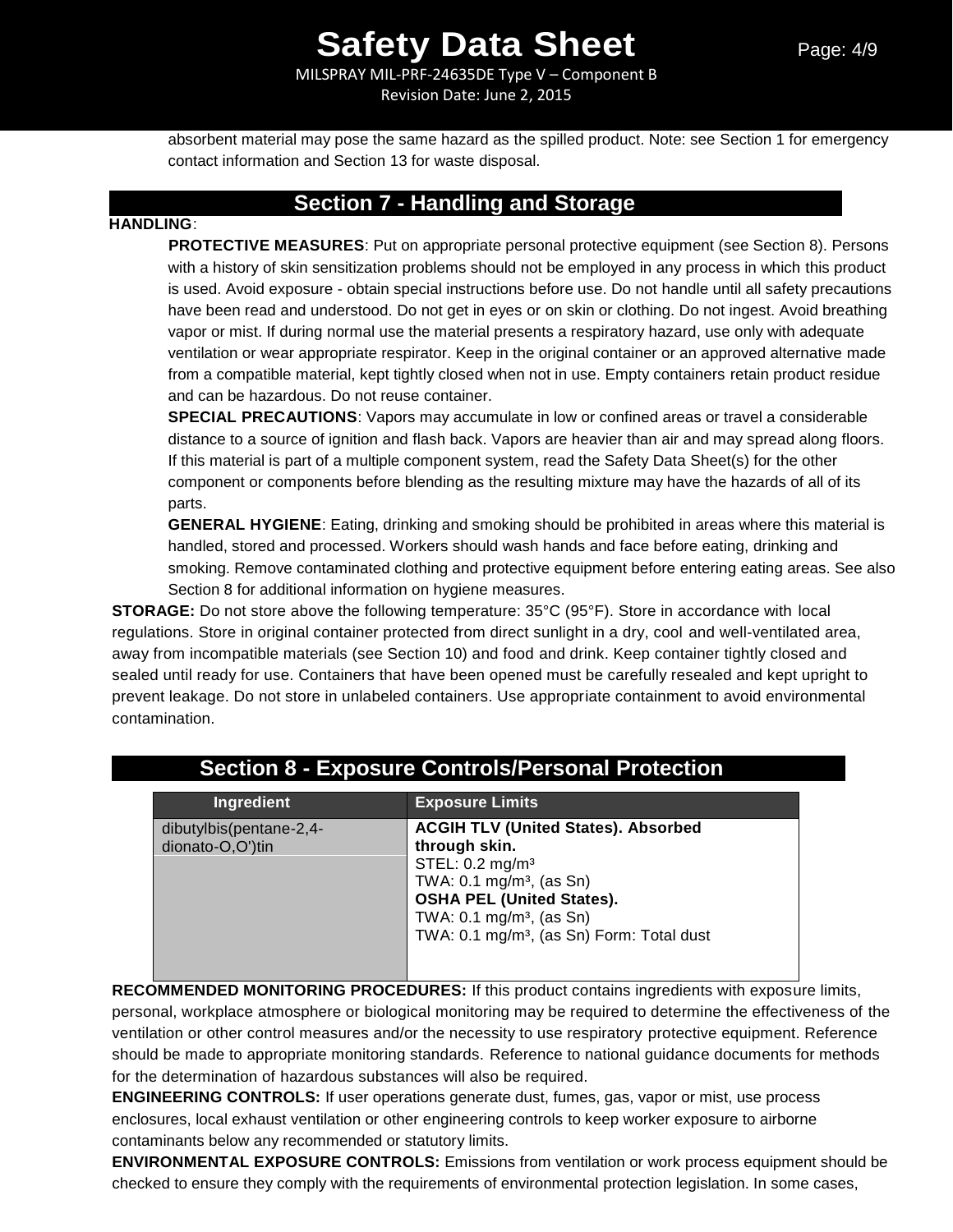MILSPRAY MIL-PRF-24635DE Type V – Component B Revision Date: June 2, 2015

fume scrubbers, filters or engineering modifications to the process equipment will be necessary to reduce emissions to acceptable levels.

**EYE PROTECTION**: Chemical splash goggles and face shield.

**HAND PROTECTION**: Chemical-resistant, impervious gloves complying with an approved standard should be worn at all times when handling chemical products if a risk assessment indicates this is necessary. Considering the parameters specified by the glove manufacturer, check during use that the gloves are still retaining their protective properties. It should be noted that the time to breakthrough for any glove material may be different for different glove manufacturers. In the case of mixtures, consisting of several substances, the protection time of the gloves cannot be accurately estimated. **GLOVES**: nitrile, neoprene

**SKIN PROTECTION:** Personal protective equipment for the body should be selected based on the task being performed and the risks involved and should be approved by a specialist before handling this product. **OTHER SKIN PROTECTION**: Appropriate footwear and any additional skin protection measures should be selected based on the task being performed and the risks involved and should be approved by a specialist before handling this product.

**RESPIRATORY PROTECTION**: Respirator selection must be based on known or anticipated exposure levels, the hazards of the product and the safe working limits of the selected respirator. If workers are exposed to concentrations above the exposure limit, they must use appropriate, certified respirators. Use a properly fitted, airpurifying or air-fed respirator complying with an approved standard if a risk assessment indicates this is necessary.

**HYGIENE:** Wash hands, forearms and face thoroughly after handling chemical products, before eating, smoking and using the lavatory and at the end of the working period. Appropriate techniques should be used to remove potentially contaminated clothing. Contaminated work clothing should not be allowed out of the workplace. Wash contaminated clothing before reusing. Ensure that eyewash stations and safety showers are close to the workstation location.

## **Section 9 - Physical and Chemical Properties**

**PHYSICAL STATE:** Liquid **COLOR:** Not available. **ODOR:** Characteristic. **ODOR THRESHOLD:** Not available. **pH:** Not available. **MELTING POINT:** Not available. **BOILING POINT:** >37.78°C (>100°F) **FLASH POINT:** Closed cup: 96.11°C (205°F) **MATERIAL SUPPORTS COMBUSTION:** Yes **AUTO-IGNITION TEMPERATURE**: Not available. **DECOMPOSITION TEMPERATURE:** Not available. **FLAMMABILITY**: Not available. **LOWER AND UPPER EXPLOSIVE LIMITS**: Lower: -, Upper: 0% **EVAPORATION RATE**: Not available. **VAPOR PRESSURE**: Not available. **VAPOR DENSITY**: Not available. **RELATIVE DENSITY**:0.95 **DENSITY**:7.93 **SOLUBILITY**: Insoluble in the following materials: cold water.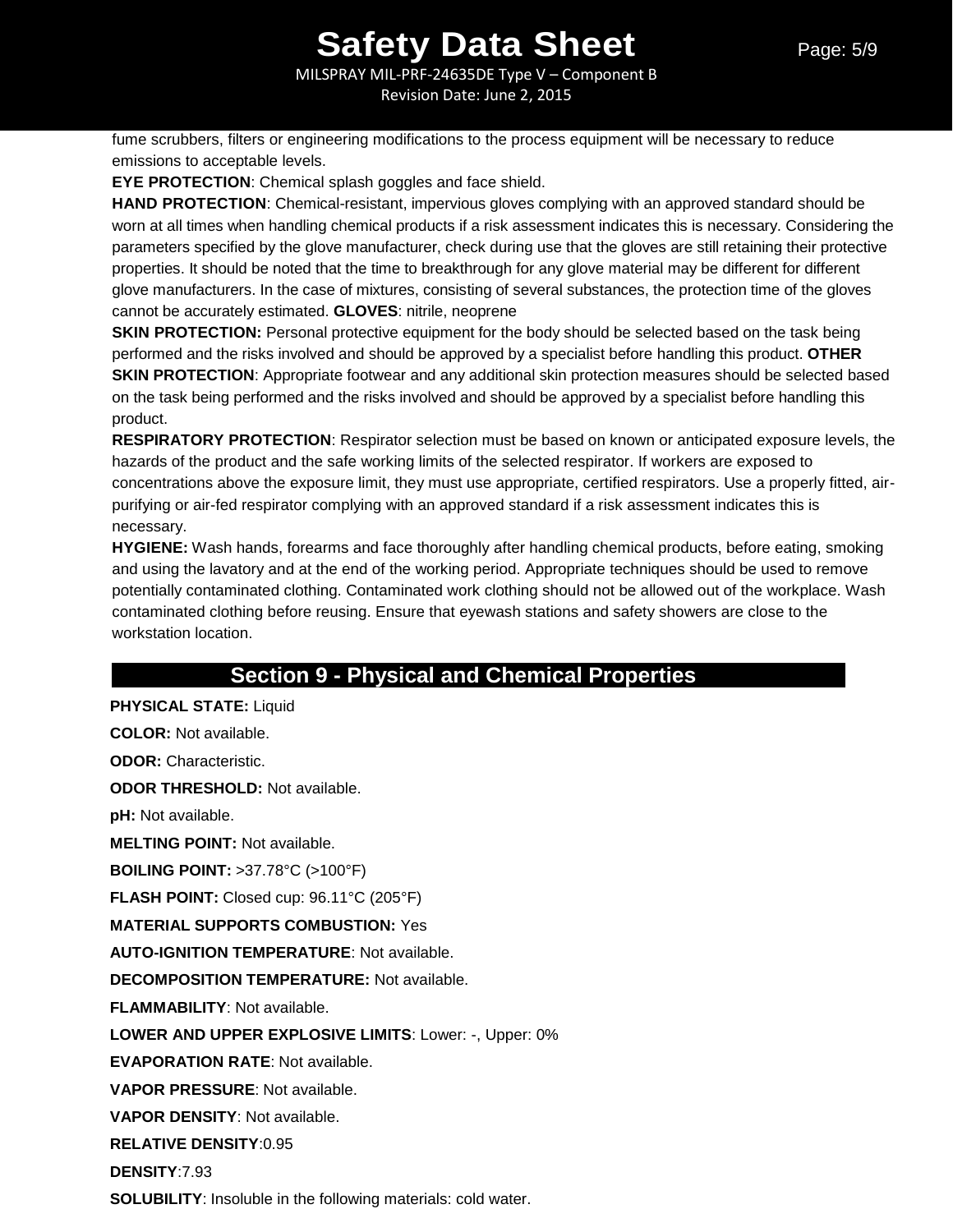MILSPRAY MIL-PRF-24635DE Type V – Component B Revision Date: June 2, 2015

## **PARTITION COEFFICIENT**: Not available.

**VISCOSITY**: Kinematic (40°C (104°F)): >0.21 cm2/s (>21 cSt)

**VOLATILITY:** 0% (v/v), 0% (w/w)

**%SOLID (w/w**): 100

## **Section 10 - Stability and Reactivity**

**STABILITY:** The product is stable.

**CONDITIONS TO AVOID:** When exposed to high temperatures may produce hazardous decomposition products. Refer to protective measures listed in sections 7 and 8.

**INCOMPATIBLE MATERIALS:** Keep away from the following materials to prevent strong exothermic reactions: oxidizing agents, strong alkalis, strong acids.

**HAZARDOUS DECOMPOSITION PRODUCTS:** Decomposition products may include the following materials: carbon monoxide, carbon dioxide, smoke, oxides of nitrogen.

**POSSIBILITY OF HAZARDOUS REACTIONS:** Under normal conditions of storage and use, hazardous reactions will not occur.

**REACTIVITY**: No specific test data related to reactivity available for this product or its ingredients.

## **Section 11 - Toxicological Information**

| Product               | <b>Result</b> | <b>Species</b> | <b>Dose</b> | <b>Exposure</b>          |
|-----------------------|---------------|----------------|-------------|--------------------------|
| Proprietary silane    | LD50 Dermal   | Rabbit         | 4 g/kg      |                          |
|                       | LD50 Oral     | Rat            | 1.57 g/kg   | $\overline{\phantom{0}}$ |
| dibutylbis(pentane-2, | LD50 Oral     | Rat            | $>2$ g/kg   |                          |
| 4-dionato-O,O')tin    |               |                |             |                          |

**REPRODUCTIVE TOXICITY:** There are no data available on the mixture itself.

**TERATOGENICITY:** There are no data available on the mixture itself.

## **SPECIFIC TARGET ORGAN TOXICITY:**

## **SINGLE EXPOSURE:**

| <b>Name</b>                     | <b>Category</b> |
|---------------------------------|-----------------|
| Proprietary silane              | Category 1      |
| dibutylbis(pentane-2,4-dionato- | Category 1      |

## **REPEATED EXPOSURE:**

| <b>Name</b>                              | Category   |
|------------------------------------------|------------|
| dibutylbis(pentane-2, 4-dionato-O,O')tin | Category 1 |

**TARGET ORGANS:** Contains material which may cause damage to the following organs: gastrointestinal tract, upper respiratory tract, skin, eyes, central nervous system (CNS).

## **ASPIRATION HAZARD:** Not available.

## **ACUTE HEALTH EFFECTS:**

**EYE CONTACT:** Causes serious eye damage.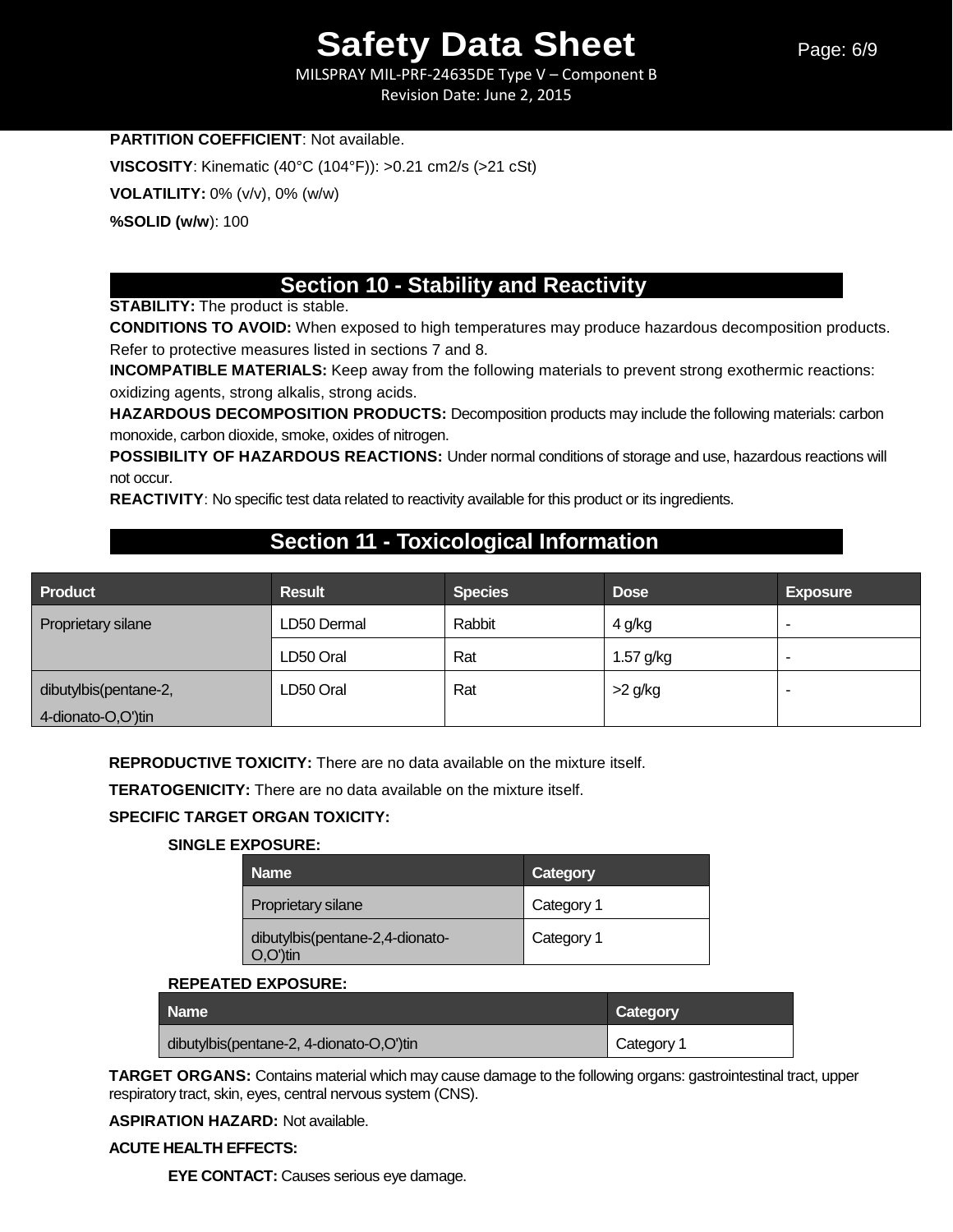MILSPRAY MIL-PRF-24635DE Type V – Component B Revision Date: June 2, 2015

**INHALATION**: No known significant effects or critical hazards.

**SKIN CONTACT:** Causes severe burns. May cause an allergic skin reaction.

**INGESTION**: Harmful if swallowed. Corrosive to the digestive tract. Causes burns.

#### **OVER-EXPOSURE SIGNS/SYMPTOMS**:

**EYE CONTACT**: Adverse symptoms may include the following:

Pain, watering, redness

**INHALATION**: Adverse symptoms may include the following:

reduced fetal weight, increase in fetal deaths, skeletal malformations

**SKIN CONTACT**: Adverse symptoms may include the following:

pain or irritation, redness, blistering may occur, reduced fetal weight, increase in fetal deaths, skeletal malformations

**INGESTION**: Adverse symptoms may include the following:

stomach pains, reduced fetal weight, increase in fetal deaths, skeletal malformations

**DELAYED AND IMMEDIATE EFFECTS**: There are no data available on the mixture itself. 1-component mixtures: formaldehyde is released during curing. Formaldehyde may cause irreversible effects, is irritating to the mucous membranes and may cause skin sensitization. If splashed in the eyes, the liquid may cause irritation and reversible damage. Ingestion may cause nausea, diarrhea and vomiting. This takes into account, where known, delayed and immediate effects and also chronic effects of components from short-term and long term exposure by oral, inhalation and dermal routes of exposure and eye contact.

#### **SHORT TERM EXPOSURE**:

**IMMEDIATE EFFECTS**: There are no data available on the mixture itself.

**DELAYED EFFECTS**: There are no data available on the mixture itself.

#### **LONG TERM EXPOSURE**:

**IMMEDIATE EFFECTS**: There are no data available on the mixture itself.

**DELAYED EFFECTS**: There are no data available on the mixture itself.

### **CHRONIC HEALTH EFFECTS**:

**GENERAL**: Causes damage to organs through prolonged or repeated exposure. Once sensitized, a severe allergic reaction may occur when subsequently exposed to very low levels.

**CARCINOGENICITY**: No known significant effects or critical hazards.

**MUTAGENICITY**: Suspected of causing genetic defects.

**TERATOGENICITY**: May damage the unborn child.

**DEVELOPMENTAL EFFECTS**: No known significant effects or critical hazards.

**FERTILITY EFFECCTS: May damage fertility.** 

#### **ACUTE TOXICITY ESTIMATES**:

| Route  | <b>ATE Value</b> |
|--------|------------------|
| Oral   | 1365.5 mg/kg     |
| Dermal | 4301 mg/kg       |

## **Section 12 - Ecological Information**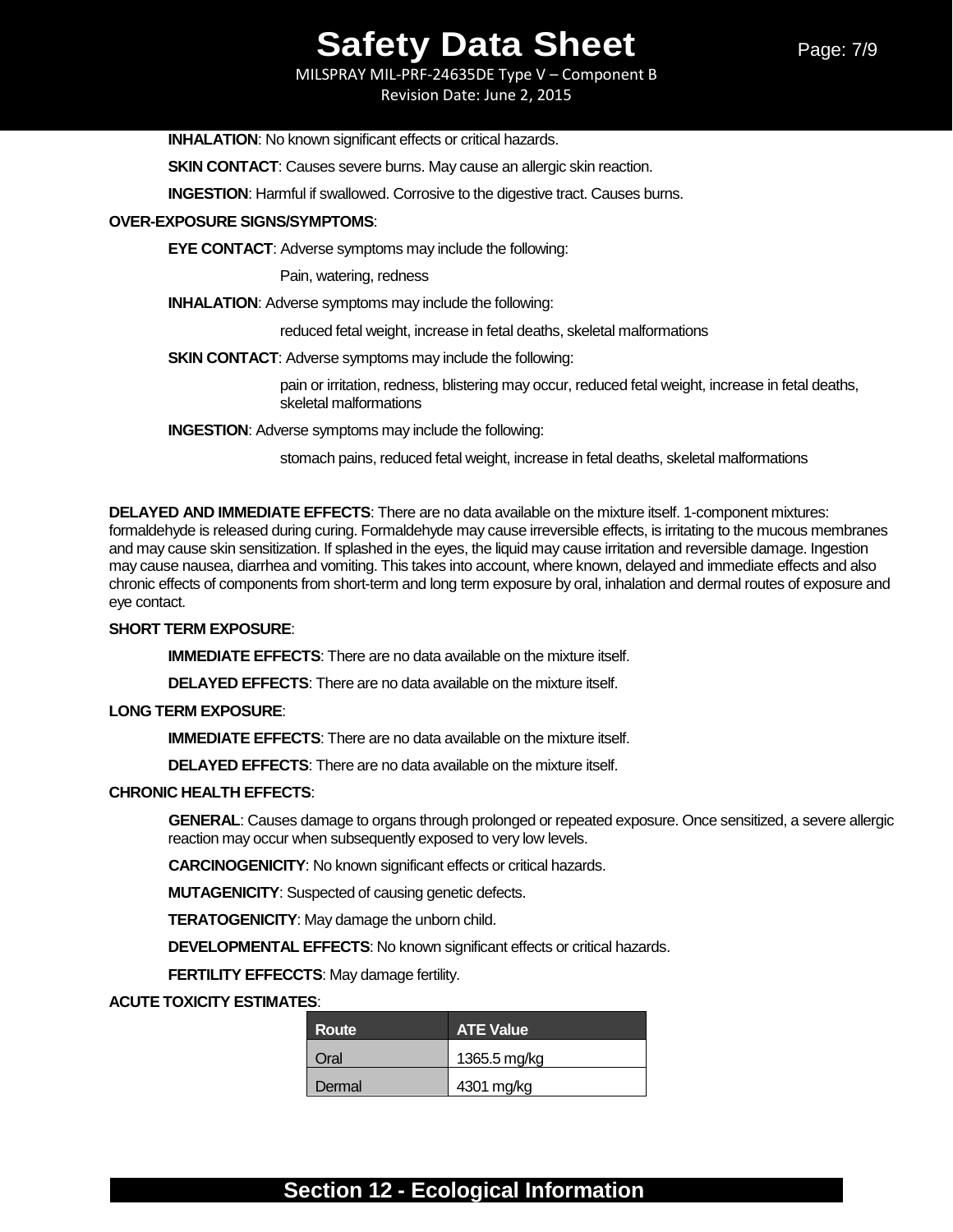MILSPRAY MIL-PRF-24635DE Type V – Component B Revision Date: June 2, 2015

| <b>Product</b>            | LogPow | <b>BCF</b> | <b>Potential</b> |
|---------------------------|--------|------------|------------------|
| <b>Proprietary silane</b> | .      | 3.4        | Low              |

## **Section 13 - Disposal Considerations**

The generation of waste should be avoided or minimized wherever possible. Disposal of this product, solutions and any by-products should at all times comply with the requirements of environmental protection and waste disposal legislation and any regional local authority requirements. Dispose of surplus and non-recyclable products via a licensed waste disposal contractor. Waste should not be disposed of untreated to the sewer unless fully compliant with the requirements of all authorities with jurisdiction. Waste packaging should be recycled. Incineration or landfill should only be considered when recycling is not feasible. This material and its container must be disposed of in a safe way. Care should be taken when handling emptied containers that have not been cleaned or rinsed out. Empty containers or liners may retain some product residues. Avoid dispersal of spilled material and runoff and contact with soil, waterways, drains and sewers.

**Disposal should be in accordance with applicable regional, national and local laws and regulations. Refer to Section 7: HANDLING AND STORAGE and Section 8: EXPOSURE CONTROLS/PERSONAL PROTECTION for additional handling information and protection of employees. Section 6. Accidental release measures**

|                                       | <b>DOT</b>      | <b>IMDG</b>                                   | <b>IATA</b>     |
|---------------------------------------|-----------------|-----------------------------------------------|-----------------|
| <b>UN number</b>                      | 3066            | 3066                                          | 3066            |
| <b>UN proper shipping</b><br>name     | <b>PAINT</b>    | <b>PAINT</b>                                  | <b>PAINT</b>    |
| <b>Transport hazard</b><br>class(es)  | 8               | 8<br>ction 15 - Regulatory Information        | 8               |
| <b>Packing group</b>                  | Ш               | ш                                             | Ш               |
| Environmental<br>hazards              | <b>No</b>       | Yes                                           | No              |
| <b>Marine pollutant</b><br>substances | Not applicable. | (dibutylbis(pentane-2,4-<br>dionato-O,O')tin) | Not applicable. |

## **Section 14 - Transport Information**

## **Section 15-Regulatory Information**

**United States inventory (TSCA 8b) :** All components are listed or exempted.

**Australia inventory (AICS):** All components are listed or exempted.

**Canada inventory ( DSL ) :** All components are listed or exempted.

**China inventory (IECSC) :** All components are listed or exempted.

**Europe inventory ( REACH ) :** Please contact your supplier for information on the inventory status of this material.

**Japan inventory (ENCS) :** All components are listed or exempted.

**Korea inventory (KECI) :** All components are listed or exempted.

**New Zealand ( NZIoC ) :** All components are listed or exempted.